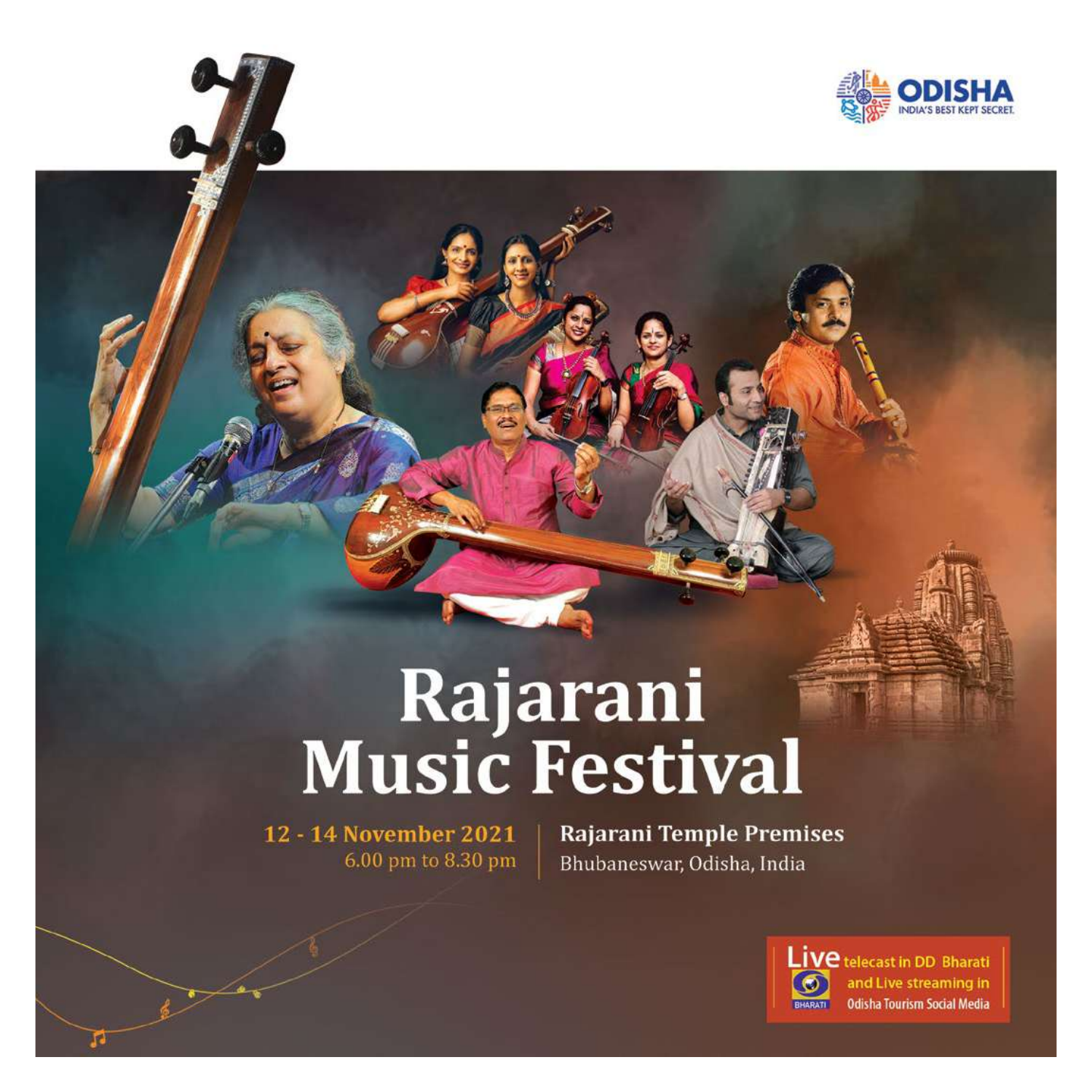

With celestial music, sublime surroundings and<br>to an elevated sphere leaving one utterly relaxed. It is an<br>to an elevated sphere leaving one utterly relaxed. It is an soothing climes of early winter, the soul traverses experience that creates a lasting impression on mind.

Rajarani Music Festival held against the backdrop of the 11th Century Rajarani Temple, the finest example of odisha temple architecture in Bhubaneswar, is an evening of concerts which brings the musical feeling to heart and soul. It is relaxing, entertaining and soothing. It is one of the most remarkable temples having magnificent work of art without a presiding deity. This superb temple bears certain architectural features, rare in their occurrence in any other temple. The ornate deul encompasses the statues of eight Digpalas which guard the eight cardinal directions of the temple and display some of its unique features.

To showcase the glorious tradition of Indian classical music, the Rajarani Music Festival was conceived by the Department of Tourism in 2002.

The musical evenings are splendid with excellent performances by great maestros of Indian classical music creating an allegory of Darbari Gayan (music performance in an Indian Royal Court) of age old history.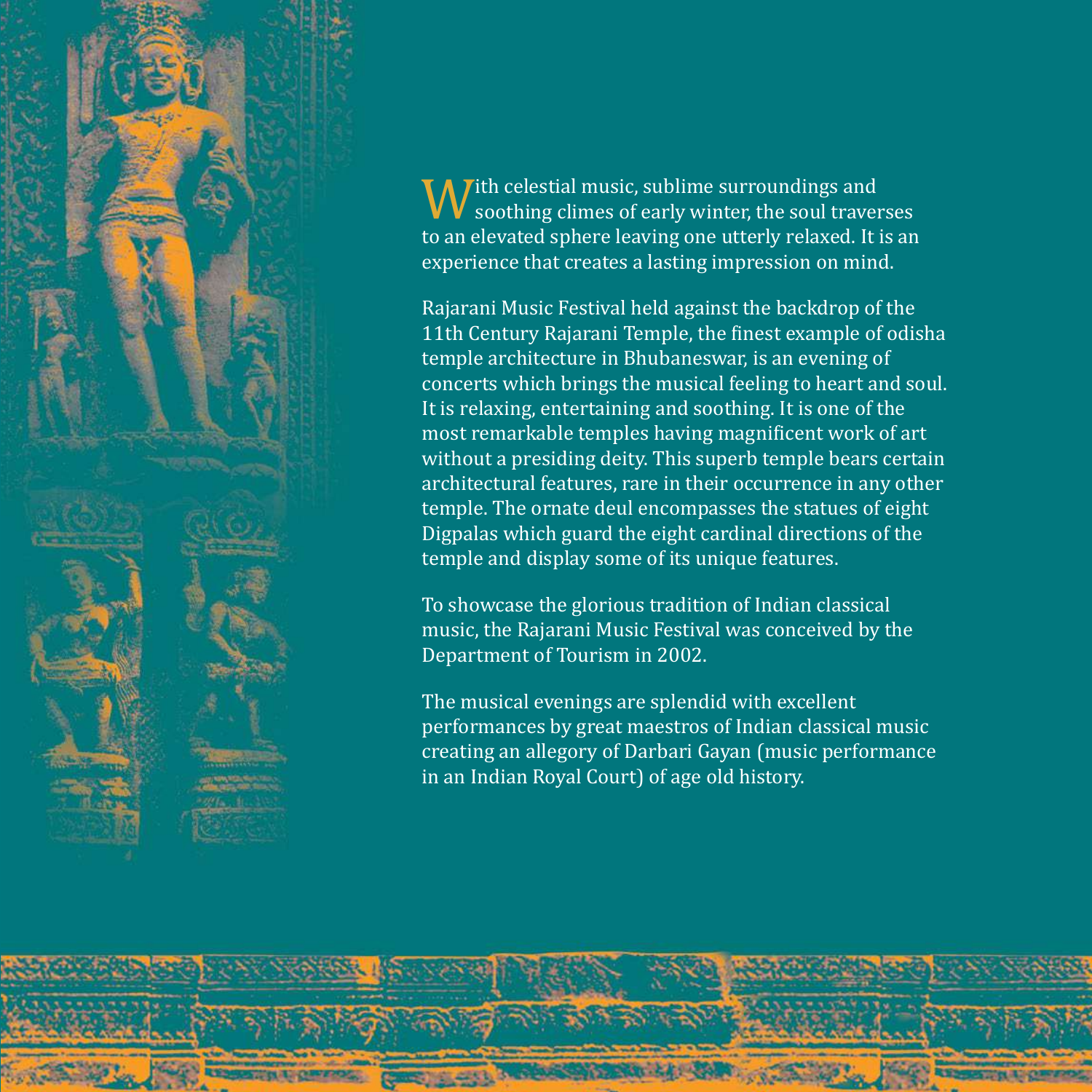

# **Rajarani Music Festival**

Magnificent **Rajarani Temple** comes alive with the scintillating performances of the doyens of Indian Classical Music every evening from 6.00 pm onwards from12th to 14th November 2021.

You are cordially invited to enjoy this once-in-a-lifetime event organised by **Odisha Tourism**.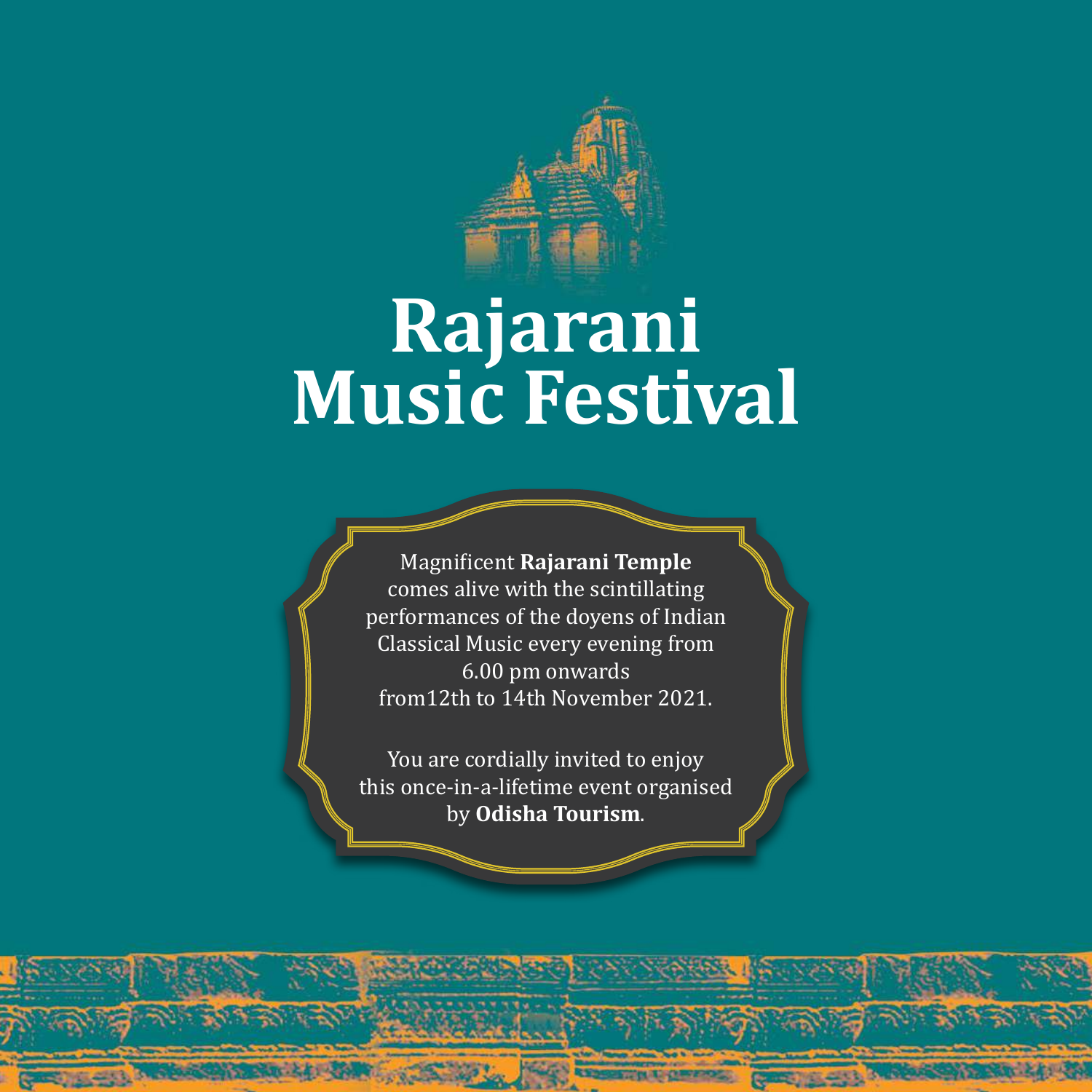

### **Guru JABAHAR MISHRA**

A solo Classical 'A' Grade Artist of A.I.R and Door Darshan hails from Odisha, Cuttack. From his very childhood was very much attracted to the music world listening to the traditional natural singing of his father. The divine "Flute" attracted him and his tutelage started with Guru Sri Ashok Banerjee (AIR, Kolkata), then got an opportunity to learn under the direct supervision of Prof. Mohini Mohan Pattnayak in Utkal Sangeet Mahavidyalaya, Bhubaneswar. His aspiration to get more drops from the music ocean made him pursue higher training from Guru Pt. Ronu Majumdar (Mumbai) at present.

His achievements and accolades and performances in India and abroad have given a name in the music world. He is one of the best composers and music directors. As a soloist and an accompanist, he is an artist on demand. At present he is the Head of the Department of Flute in Utkal University of Culture, Bhubaneswar.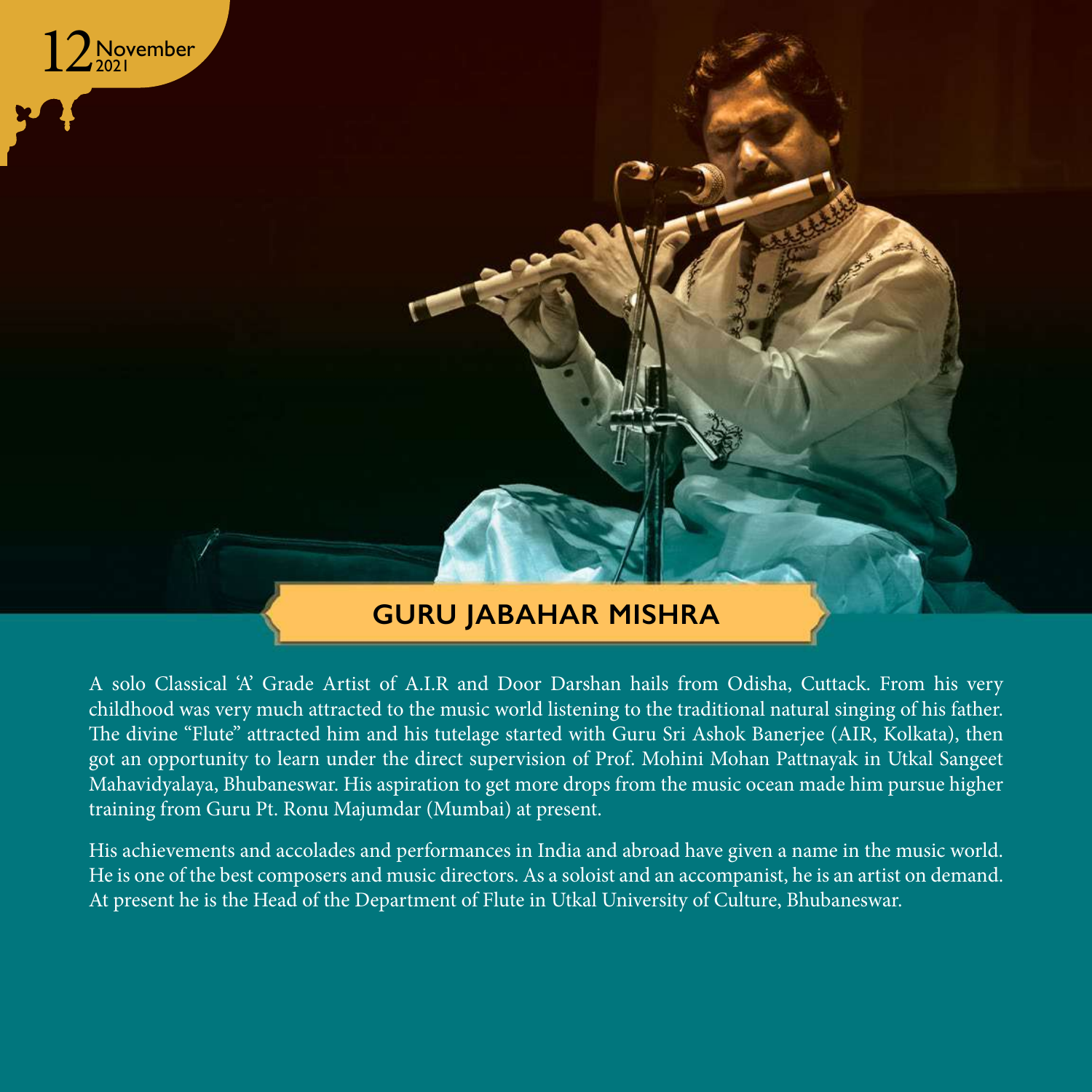

Ashwini Bhide Deshpande, a 'top grade' artist of Akashwani & Doordarshan, an outstanding vocalist of the famed "Jaipur-Atrauli" Khayal Gayaki tradition, represents the new generation of veterans worthy of wearing the mantle of the old masters.

Ashwini's musicianship is characterized by a blend of tonal sweetness coupled with vitality, emotion and raga structure-architecture. Her raga delineation shows an unerring grasp over the grammar of the raga yet maintains a soulfulness. Her mother's unstinted support added to her own mature introspection lead Ashwini to new horizons of the ever-expanding realm of Hindustani Classical Music.

Although a classicist by temperament and training, Ashwini is equally at ease with lighter varieties like Thumri-Dadra and Bhajans/Abhangs. Add to this, her fluency in Sanskrit enriches her repertoire further by inclusion of stotras/stutis. Ashwini has added to her devotional repertoire by scoring the music herself to many of her devotional presentations.

*Accompaniment in Tabla- Pt. Vinod Lele*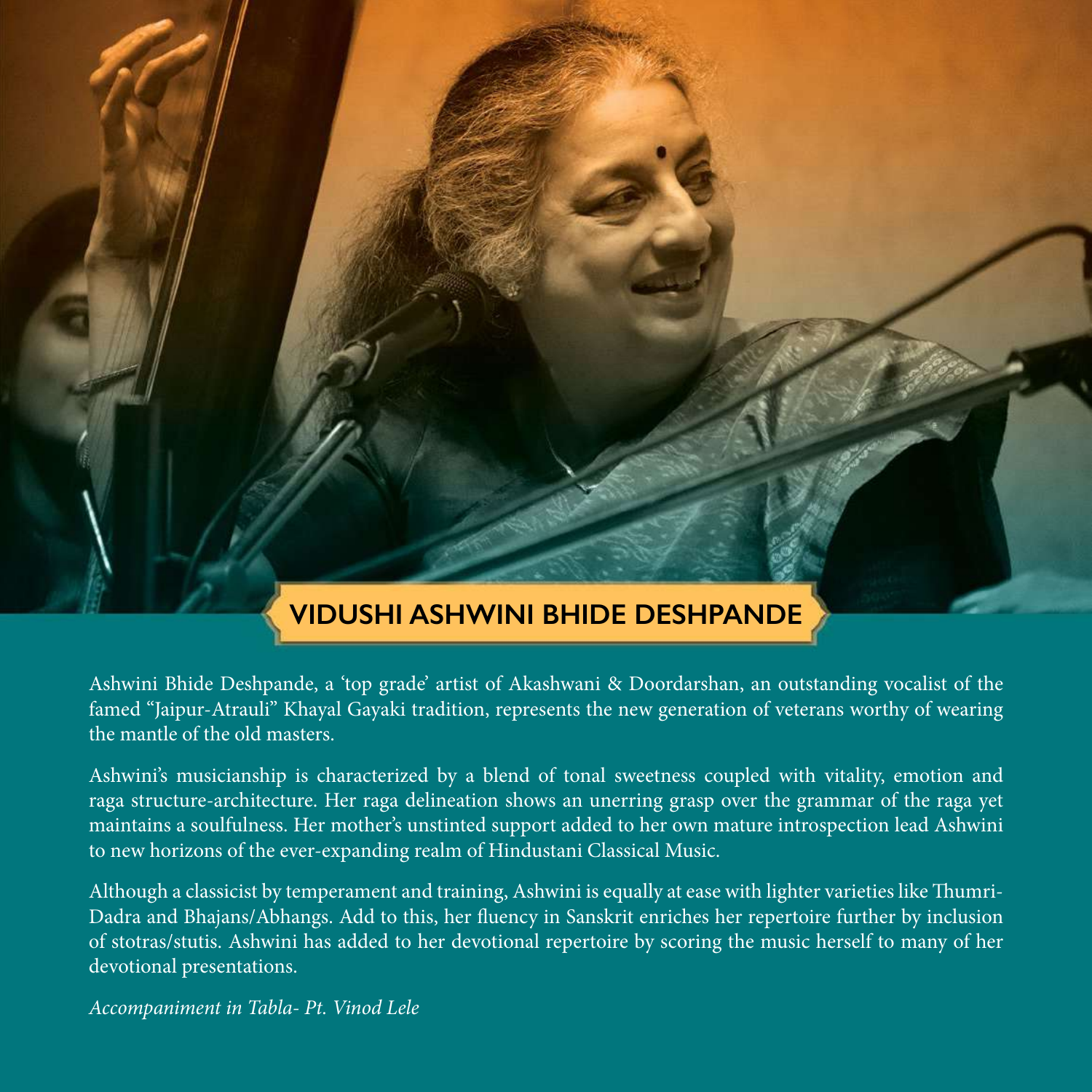

Sabir Khan is the symbol of the sarangi, today, in India. Since the age of 6, he has been trained under the guidance of his father, the legendary Ustad Sultan Khan and his grand-father Ustad Gulab Khan of the Sikar gharana style. It is breathtaking to know that he has already collaborated in his early thirties with musical maestros like Zakir Hussain, Kumar Bose, Anindo Chatterjee, Ranjit Barot, Salim and Sulaiman Merchant (Womad 2014), Karsh Kale. Sabir excels in musical improvisations with sustaining melodic and rhythmic skills framed by the raga form and interpreted in vibrant play by which he renders the "hundred colours" of the sarangi, the sublime and most demanding of instruments. Sabir has opened an exciting new phase for North Indian music and the Rajasthani folk compositions that he inherited from his forefathers. He is much appreciated on the international musical scene. He has played in the feature films including Chameli, Rog, Dor, Anwar, Sanwariya, Chodon na yaar, Jodha Akbar, and Faisal Saif 's Amma, a multilingual film.

*Accompaniment in Tabla- Pt. Ishan Bose.*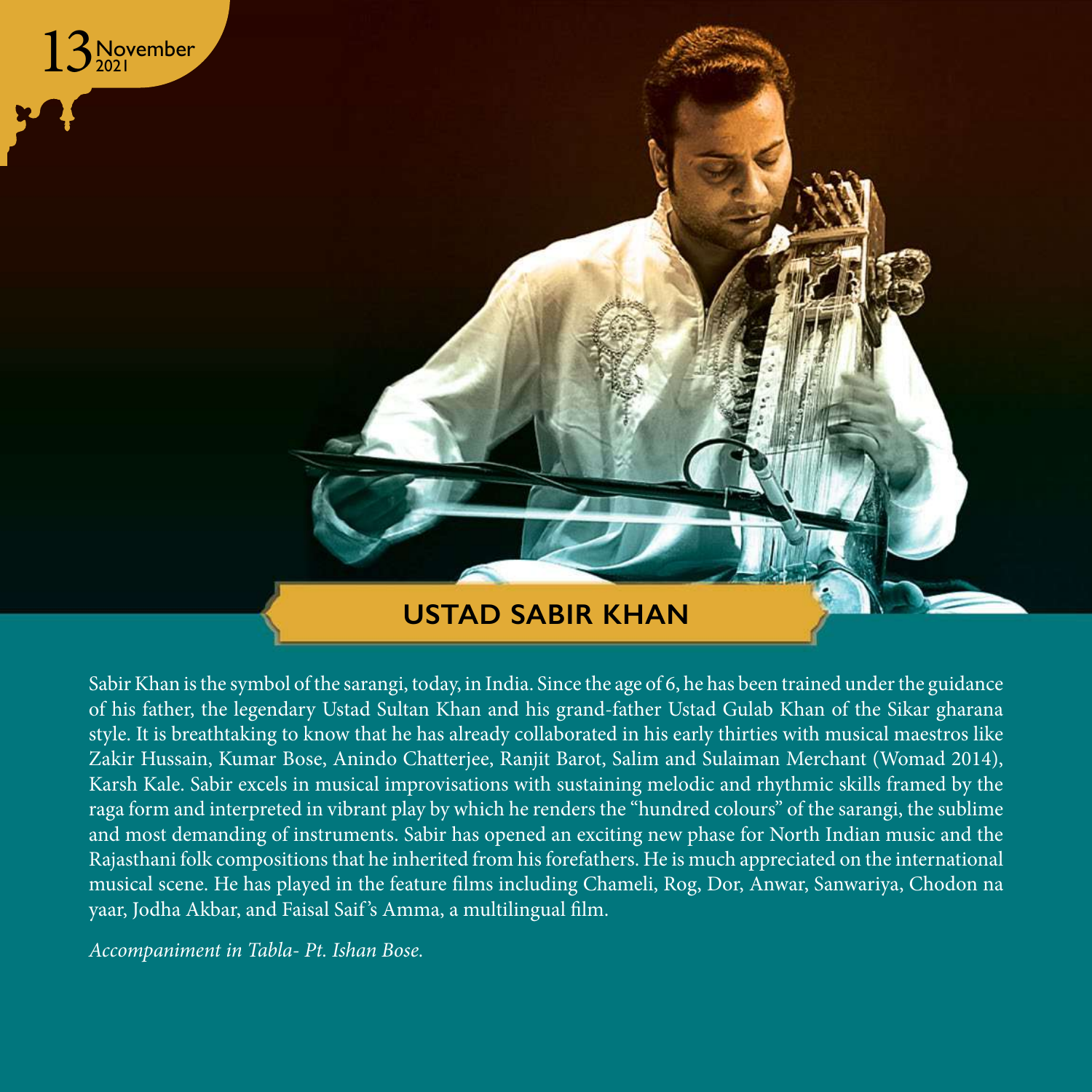#### **B. RANJANI & B. GAYATRI**

Sisters Ranjani and Gayatri are world-renowned musicians whose musical contributions include studio recordings, television, radio, concerts, festivals and lecture demonstrations. They have appeared as soloists, violin duos, accompanists, vocal duos, composers, educators and ambassadors of Indian Classical Music. As top class Carnatic classical musicians, Ranjani and Gayatri are conservators of their genre's unique beauty and preserve ancient tradition as they continue to innovate within it.

Ranjani and Gayatri's concerts take the listener into a world of color, beauty and transcendental bliss. They have performed in prestigious venues/festivals like The Kennedy Centre in Washington DC, Southbank Centre in London, Ravenna music festival in Italy, Cross Culture Festival in Warsaw, Poland, Bengal Music Festival in Dhaka, Esplanade Theatre in Singapore and the iconic Gateway of India in Mumbai to name a few. They learnt violin from Sri TS Krishnaswami Iyer and vocal music from Sri PS Narayanaswamy. Their parents Sri N Balasubramanian and Smt Meenakshi have constantly guided them in their musical journey.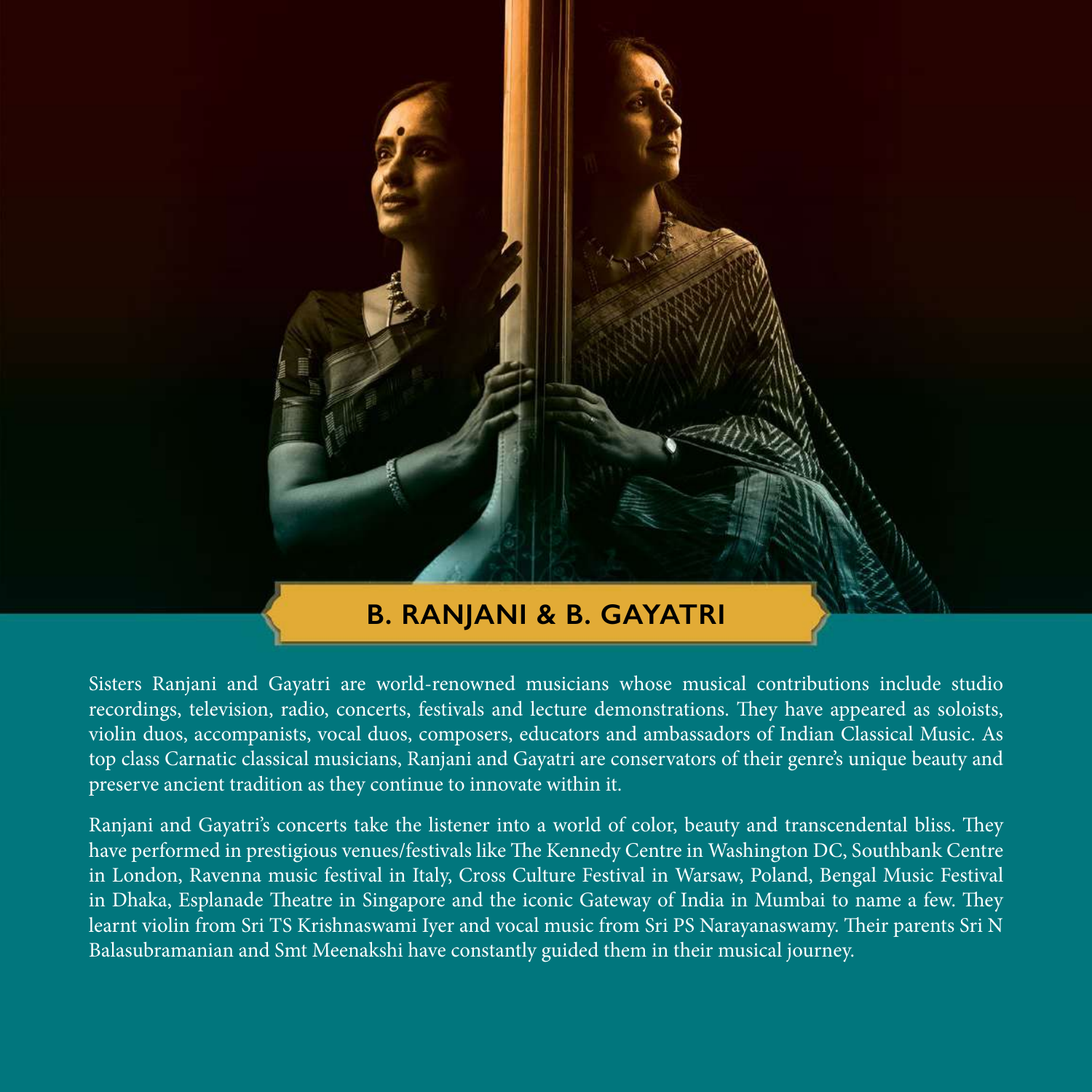

### **GURU DR. BIJAYA KUMAR JENA**

Dr. Bijaya Kumar Jena is a popular teacher and Researcher, an 'A' grade artist of A.I.R. & Door Darshan. He started his musical training at a very tender age from Sri Kashinath Jena in the village Kandagoda and further training in Puri. But his devotion for music bestowed him with opportunities to learn under direct supervision of Great maestros like Pt. Gopal Chandra Panda, Guru Bhikari Charan Bal and Prof. Ramhari Das. Fortunate enough to learn from Pt. Bhubaneswar Mishra in Odissi Research Centre and special training in Geeta Govinda from Pt. Raghunath Panigrahi.

He captivates the audience with his melodious voice with clarity and distinctive emotive rendition of all the repertoire of ancient Odissi Music. He has been very popular as a soloist and accompanying artist in Odissi Dance. He is a renowned music director and composer. He is a former Secretary, Odisha Sangeet Natak Akademi and at present works as the Principal, Utkal Sangeet Mahavidyalaya, Bhubaneswar.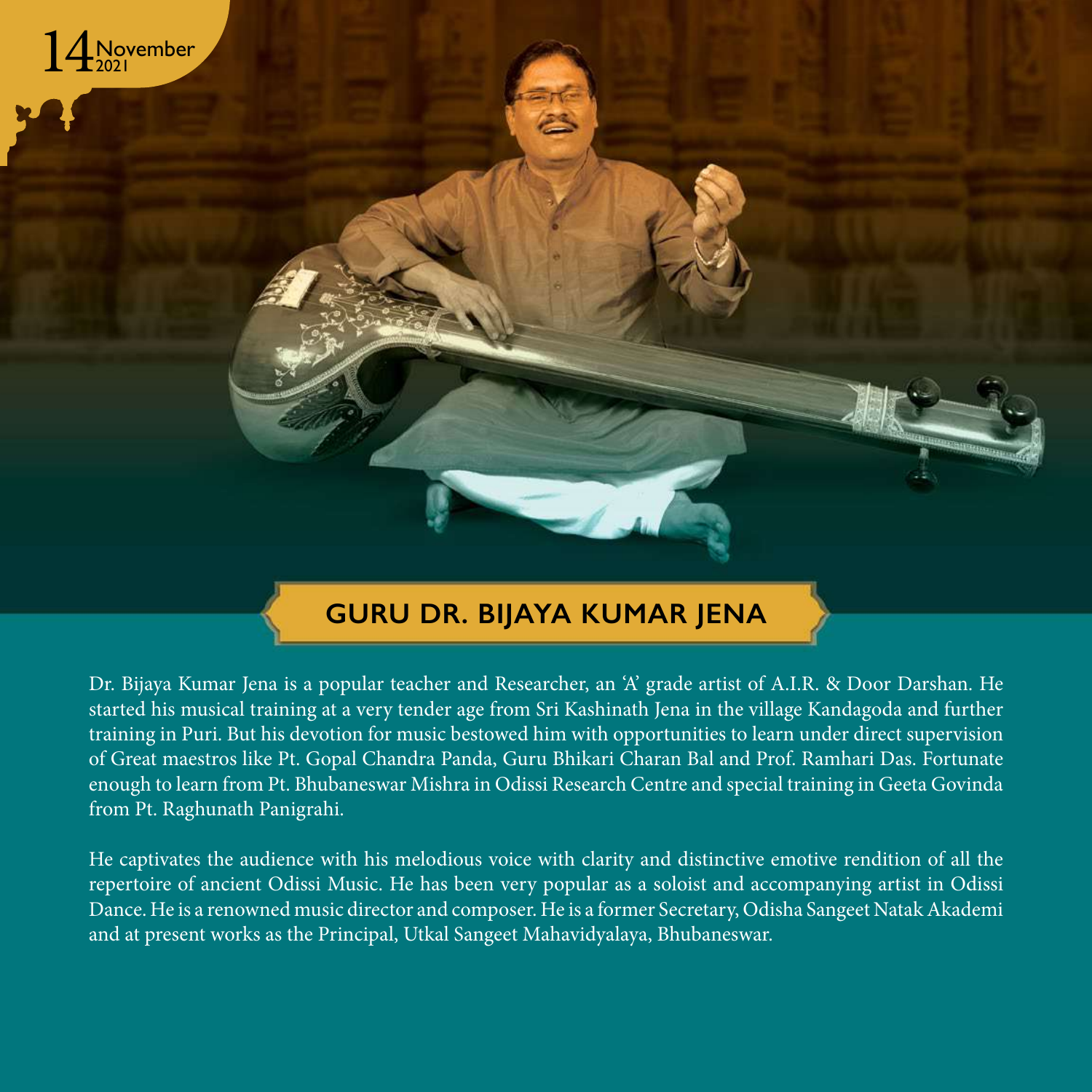

Akkarai Sisters, S Subhalakshmi and S Sornalatha are distinguished musicians for their soulful music that has won the hearts of music lovers worldwide. The sisters hail from a family with a rich background in Indian classical music. The sisters are the disciples of their father, Akkarai Shri S Swamynathan, a veteran violinist and founder of the Swara Raga Sudha school of music. Under his rigorous training, they both came to the stage by the age of eight and stunned the world with a skill and maturity that belied their age.

Renowned for their soulful music filled with fine nuances and creative artistry, Akkarai Sisters today hold the unique distinction of being amongst the foremost musicians in the field in both vocal and violin, as well in their skilful and sensitive accompaniment for many a legendary artiste. They have also collaborated with eminent Hindustani, Jazz, Western Classical, and other artistes from around the world. Both the sisters have performed at numerous prestigious venues accross the globe. The sisters have been honoured with a host of awards and accolades. They recently received the most prestigious TamilNadu State Goverment Award - "KALAIMAMANI" for the year 2019.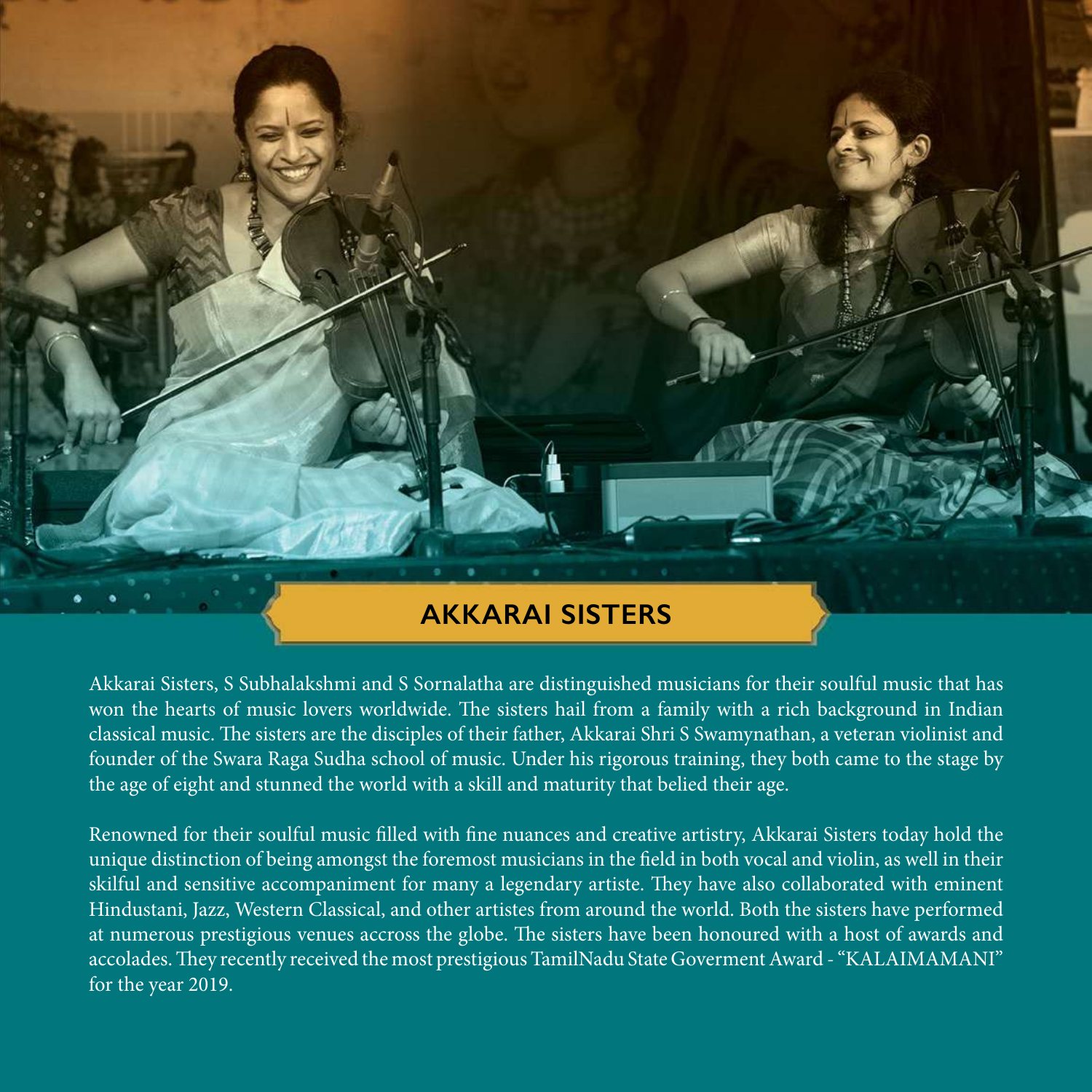## PROGRAMME HIGHLIGHTS

**12th November 2021**

Hindustani Flute Guru Jabahar Mishra

**HINDUSTANI VOCAL** Vidushi Ashwini Bhide Deshpande

#### **13th November 2021**

**SARANGI** Ustad Sabir Khan

**CARNATIC VOCAL** B. Ranjani & B. Gayatri

**14th November 2021**

Odissi Vocal Guru Dr. Bijaya Kumar Jena

Carnatic Violin Akkarai Sisters

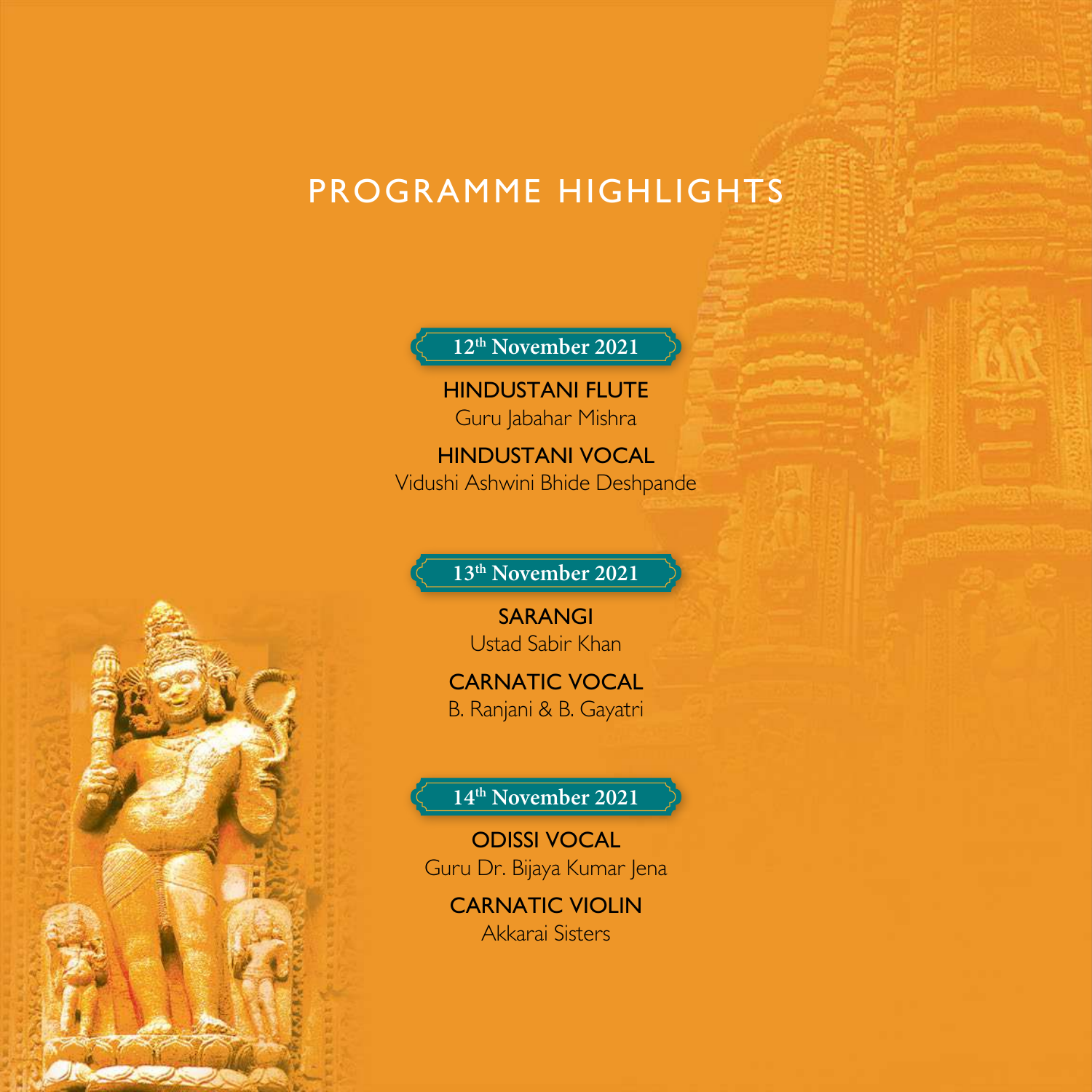

*Magnificent Rajarani Temple in Festival Evening*